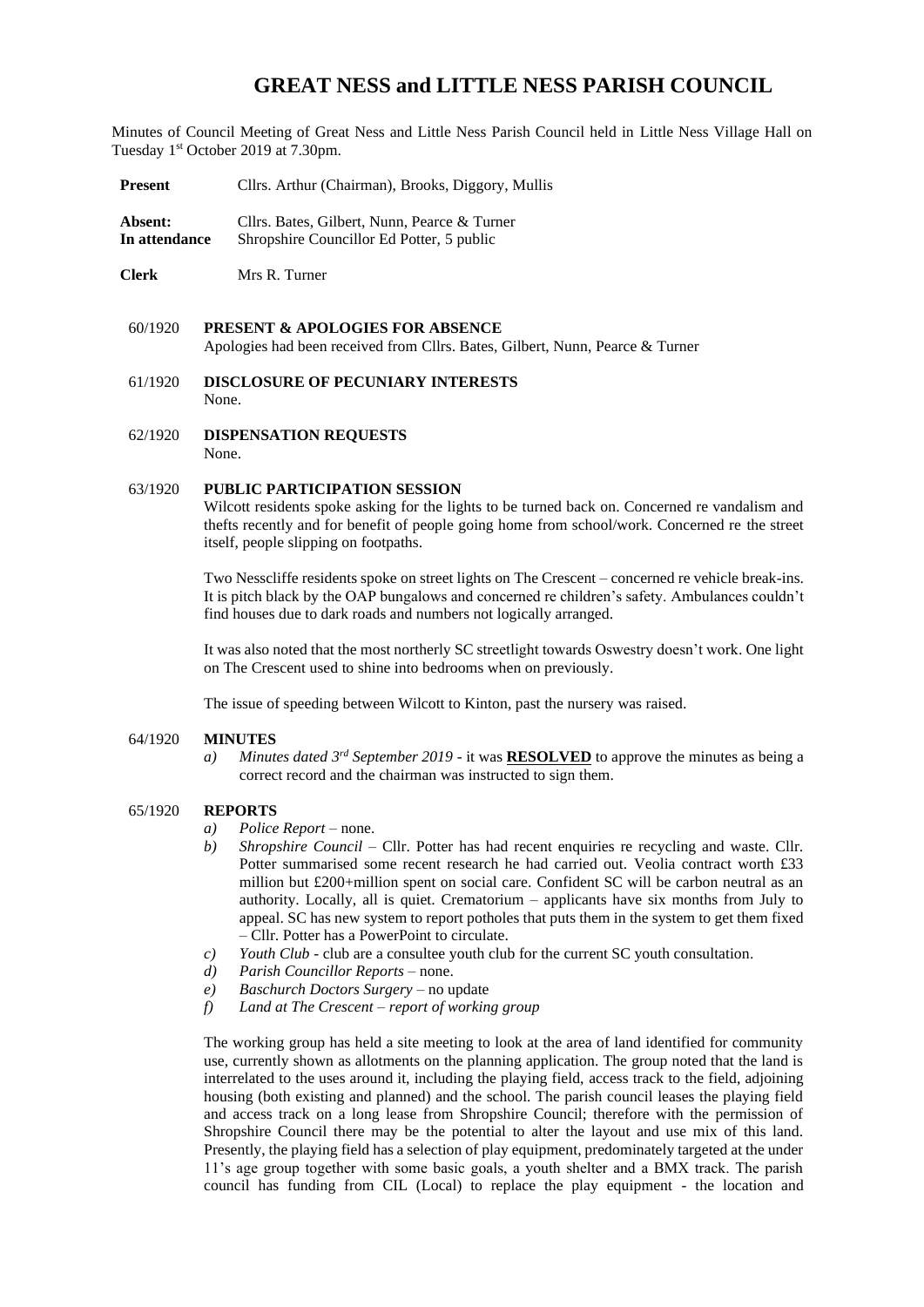specification of the new equipment needs to be identified. The field is sizeable and much of it is open land. The access track to the field is wide and has the portacabin at one end; the portacabin is in poor condition and is only used for storage – it is likely to need removing in the short to medium term. School is building a multiuse games area (MUGA/sports court) to one side of the access track and this will be accessible to the public.

The survey had asked people about a number of potential uses of the community area of land, this being part of the field on the left-hand side of the access track to the playing field. The top 3 preferences for the land were a community hub building, allotments and a play area. Respondents also suggested some other uses, such as a community garden and sports court areas. It was felt that the use of this area of land is interrelated to the uses of the surrounding land and therefore a plan which determines what all of the areas of land will be used for (i.e. playing field, track, community land) is needed, rather than looking at each area of land in isolation. It was noted that the MUGA will meet the requests for a sports court.

It was felt that the land had the potential to be either a play area, allotments or site for a community hub building. In regard to play equipment, it may be possible to put all of the play equipment on the land, none of it or split the equipment between the existing field and the land. In regard to allotments, it was noted that this would meet the preference of some people for allotments or a green use of the land. They would need fencing, water and parking and potentially would cost more to run than the income they would generate. If there was inadequate demand for plots locally this may lead to tenants being from outside the parish and in that case the land would not be entirely for the local community benefit. It was considered that community gardens may be an alternative to allotments but responsibility for maintenance would need to be considered as if the community did not maintain them this may fall to the parish council.

It was considered that in terms of size and access to main services, the land had the potential to house a community hub building but it was noted that potential noise impacts on surrounding properties would need to be assessed carefully. The group considered that it would also be sensible to look at the option of siting a community hub building on the main field in the area where the existing BMX track is with access off Hopton Lane was a potential location. The clerk has done some initial research into utilities which may be available at this location. Mains water is available but sewerage is not although a bio disc system would be an option here. Electricity and phone line access would need to be assessed but it is presumed that this would be available due to the proximity to the school.

Representatives of the group have also met with representatives of the village hall committee to inform them of the findings of the survey and the desire for a community hub building in the centre of the village. Further discussion is needed with the hall committee in regard to this.

Representatives of the group have met with Shrewsbury Homes, to ask if the planning condition in regard to allotments can be deferred in being implemented until the parish council has decided on the final use for the land. The group also asked Shrewsbury Homes about the possibility of the area of land being transferred to the parish council's ownership, together with a commuted sum payment which it is felt should be equivalent to what the developer is obliged to pay to lay the area out as allotments.

### **Recommendations:**

1) **Planning Condition**- application to be made to Shropshire Council to defer the implementation of the planning condition in regard to the community land to allow extra time to determine an appropriate use for the land.

### Council resolution: Agree

2) **Community Hub** - council to hold further meetings with the Village Hall Committee to discuss findings in relation to the community hub. Suggested that the VH committee are invited to appoint representatives to the working group. It is recommended that the clerk carries out some research into cost of a hub by looking at examples which have been built recently, to include exploring possible sources of funding.

### Council resolution: Agree

3) **Play area** - it is important to decide on the location for the play equipment as soon as possible as the CIL Local funding has been secured for this. However, Shropshire Council do understand that the parish council need to look at the use of the area as a whole so there is some flexibility in the timescale.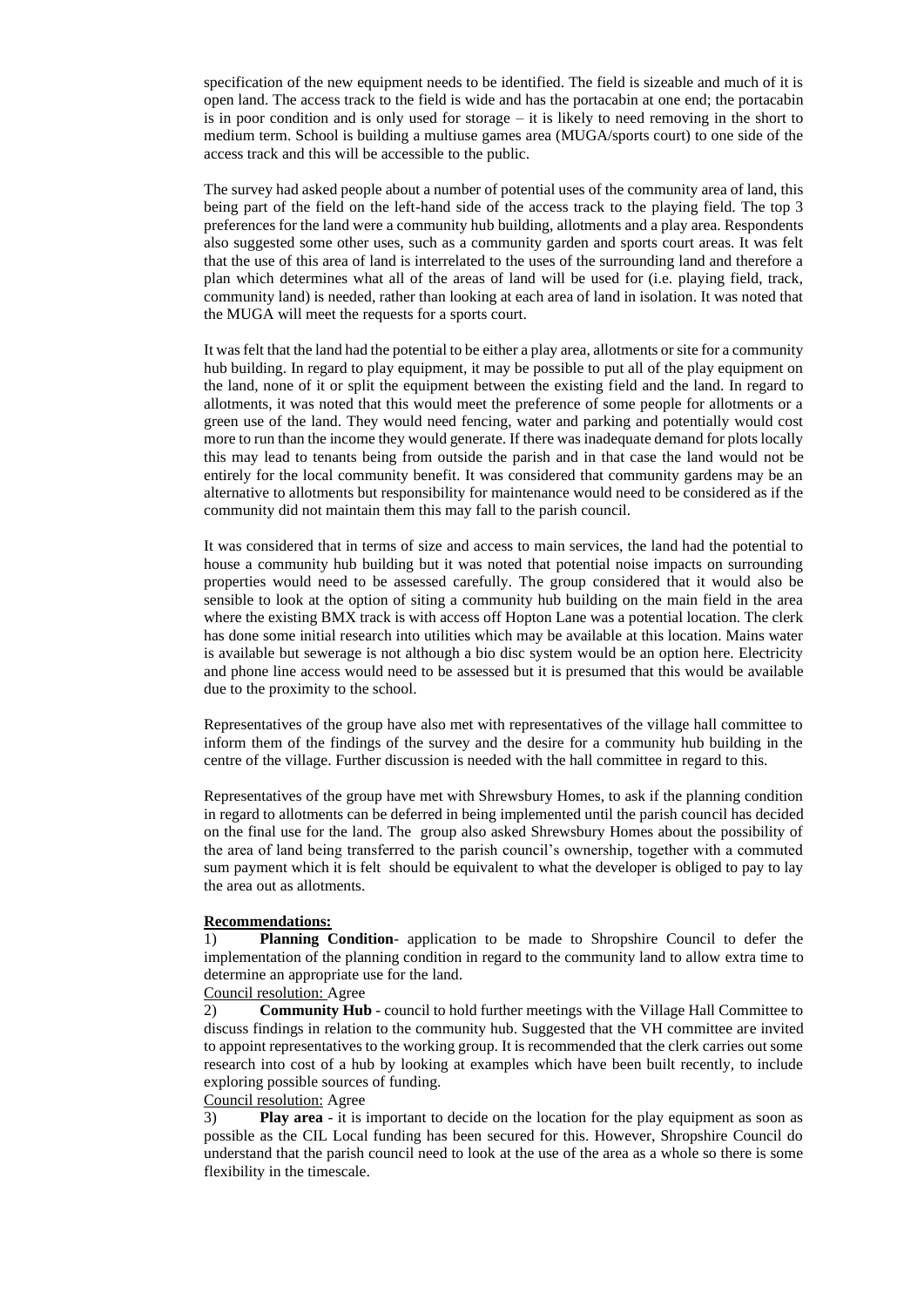Council resolution:

4) **Allotments** – council to research examples of both allotments and community gardens to identify set up costs and running costs and management implications.

Council resolution: Research fencing.

5) **Working group** – to be retained and to report back to council regularly – its remit is to be to look at both the community land and playing field and access track to determine proposals for the whole area. Village Hall representatives to be invited to join the working group as the community hub was the highest ranked preference for the land. The group does not have decision making powers.

Council resolution: Agree.

*g) Clerk's Report*

| $\mu$ un s neport<br><b>Issue</b>                 | Date        | <b>Update</b>                                                                                                                                                                                                                                                                                                                                                                                                                                                                                                                                                                                                                                                                                                                                                                                                                                                                                                                          |  |  |
|---------------------------------------------------|-------------|----------------------------------------------------------------------------------------------------------------------------------------------------------------------------------------------------------------------------------------------------------------------------------------------------------------------------------------------------------------------------------------------------------------------------------------------------------------------------------------------------------------------------------------------------------------------------------------------------------------------------------------------------------------------------------------------------------------------------------------------------------------------------------------------------------------------------------------------------------------------------------------------------------------------------------------|--|--|
| Highway<br>maintenance issues                     | Sep 2019    | SC Highways response in italics<br>Speed limit Wilcott Lane - request has<br>been raised with the relevant highways<br>officer Kevin Aitken<br>Slow signs Wilcott Lane & two slows<br>٠<br>opposite the old Nesscliffe Hotel - an<br>order has been placed for them to be<br>renewed.<br>Potholes on main road towards Wilcott<br>from Nesscliffe - all the potholes that<br>were marked by the Highway Inspectors<br>have been completed on the main road<br>towards Wilcott, no other defects meet the<br>criteria of a safety defect at this time, but<br>this road is inspected monthly and any<br>safety defects present will be identified<br>and raised during those inspections.<br>Spoil on wall from development land<br>adjacent to Crosshills causing wall to bow<br>- reported to SC Highways<br>Darby Close, Wilcott Lane – was meant to<br>include a of footpath - outstanding - clerk<br>to enquire with Gratton Oakes |  |  |
| Soil on old A5<br>opposite Phase 2<br>development | May 2019    | Reported to SC Highways - is this still an issue?                                                                                                                                                                                                                                                                                                                                                                                                                                                                                                                                                                                                                                                                                                                                                                                                                                                                                      |  |  |
| Defibrillator at<br>Wilcott army camp             | Ongoing     | The defib needs to be added to the new WMAS<br>register but first PC needs to decide whether to re-<br>site it. The likely cost of moving it is in excess of<br>£1,000.                                                                                                                                                                                                                                                                                                                                                                                                                                                                                                                                                                                                                                                                                                                                                                |  |  |
| Play area<br>maintenance                          | Summer 2019 | SC bill calculated wrong as based on fortnightly<br>checks and the PC ordered monthly-response<br>awaited<br>Defective beam for swing at Wilcott on order<br>Annual RoSPAs now back - would suggest quotes<br>sought for medium risk items at both Wilcott and<br>Nesscliffe. Suggest Low risk items not be done at<br>Nesscliffe as equipment to be replaced shortly but                                                                                                                                                                                                                                                                                                                                                                                                                                                                                                                                                              |  |  |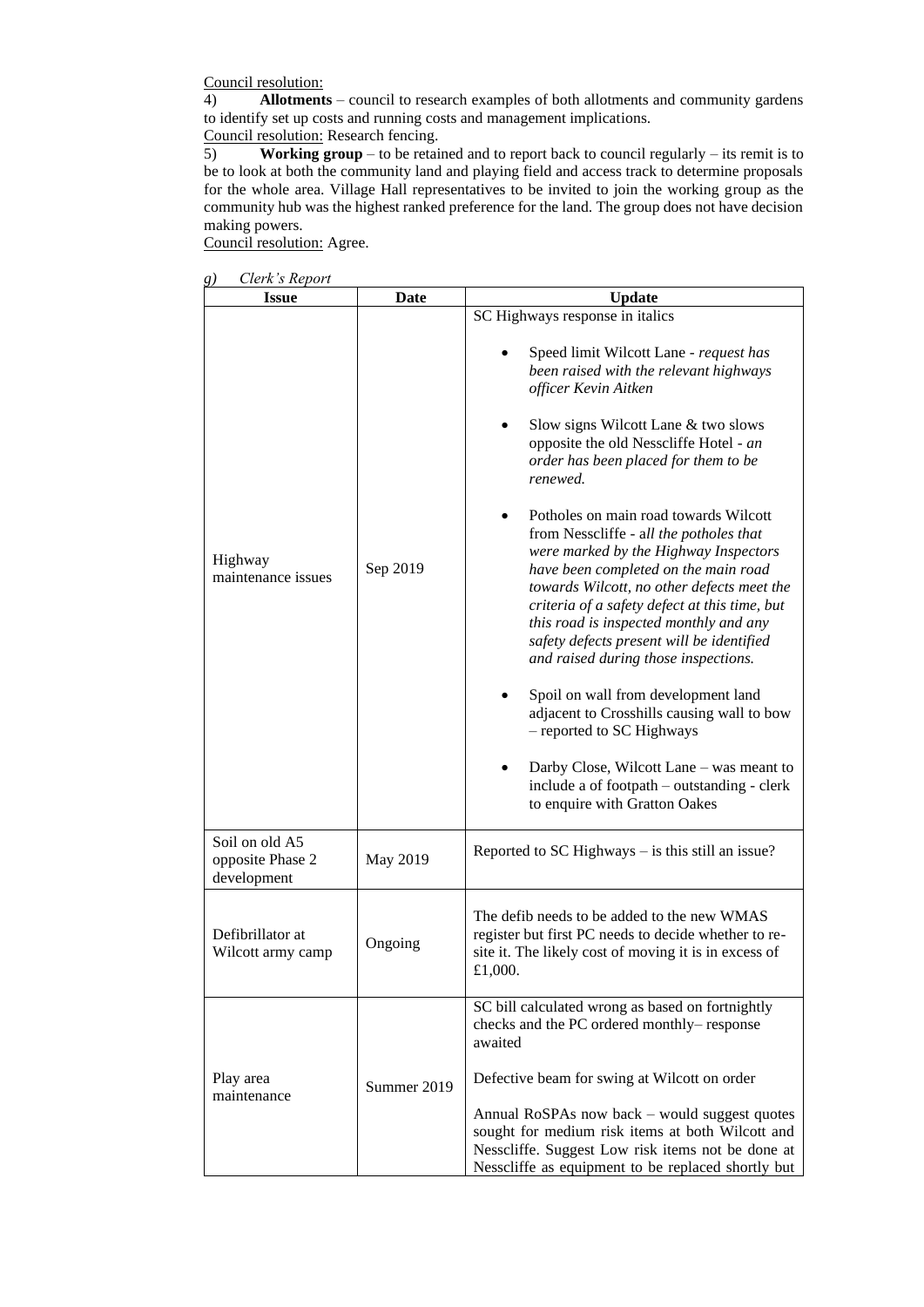|                                                  |             | medium risk items to be done. Need to decide what<br>to do re low risk items at Wilcott.                                                                                                                                                                                                                                                                                                                                                                                                                                                                                                                   |
|--------------------------------------------------|-------------|------------------------------------------------------------------------------------------------------------------------------------------------------------------------------------------------------------------------------------------------------------------------------------------------------------------------------------------------------------------------------------------------------------------------------------------------------------------------------------------------------------------------------------------------------------------------------------------------------------|
| Street lights                                    | Sep 2019    | Structural inspection report awaited (this needs<br>doing regardless of if lights are on to ensure<br>columns are stable).<br>Quotes for conversion to LEDs being sought as<br>there is continued demand to put the lights back on.                                                                                                                                                                                                                                                                                                                                                                        |
| <b>Wilcott to Nesscliffe</b><br>footpath         | August 2019 | Advice received from Rights of Way team:<br>"Cattle are allowed in fields crossed by Public<br>Rights of Way. However, you cannot have a dairy<br>bull in a field crossed by a PROW - please see our<br>guide for landowners & farmers booklet (attached)<br>page 4. Landowners are under no obligation to<br>display warning signs.<br>If the field is grass then there is no responsibility to<br>strim the route, but if it is a crop then the landowner<br>should be reinstating it (please see page 9 of the<br>booklet). I have logged this issue and notified the<br>area officers to investigate." |
| <b>West Mids Trains</b><br><b>Community Fund</b> | Sep 2019    | Very short deadline of 7 <sup>th</sup> Oct. Recommended that<br>VAS signs are applied for to be sited at either end<br>of Nesscliffe as this is a straightforward project.<br>Cost awaited but likely to be no more than £3,500<br>each. How much match funding is the PC willing<br>to contribute?<br>Other possible projects include projects in the<br>Place Plan or a refurb of Wilcott play area, street<br>lights.                                                                                                                                                                                   |

# 66/1920 **PLANNING NOTIFICATIONS** – *for information*

- 1) 14/03797/OUT Development Land West Of Oakfield, Nesscliffe, Shrewsbury, Shropshire Proposal: Outline application for the erection of 6 No dwellings (to include access) *Awaiting Decision*
- 2) 14/05257/FUL Proposed Dwelling Adj. Hopton Farm, Nesscliffe, Shrewsbury, Shropshire Proposal: Erection of a Single Plot Exception (SPE) affordable dwelling and formation of access *Awaiting Decision*
- 3) 17/05151/EIA Proposed Poultry Units NW Of North Farm, Felton Butler Proposal: Erection of four poultry rearing buildings, eight feed bins, biomass store and amenity building including landscaping and tree planting. *Awaiting Decision*
- 4) 18/03274/REM Proposed Residential Development East Of Mulberry House, Great Ness, Proposal: Approval of reserved matters (access, appearance, landscaping, layout and scale) for 1No dwelling pursuant to planning permission 14/00694/OUT for the erection of two residential dwellings and associated works *Awaiting Decision*
- 5) 18/04295/REM Proposed Residential Development East Of Mulberry House (Plot 1), Great Ness, Shropshire Proposal: Approval of reserved matters (access, appearance, landscaping, layout and scale) pursuant to 14/00694/OUT for the erection of one dwelling (Plot 1) *Grant Permission*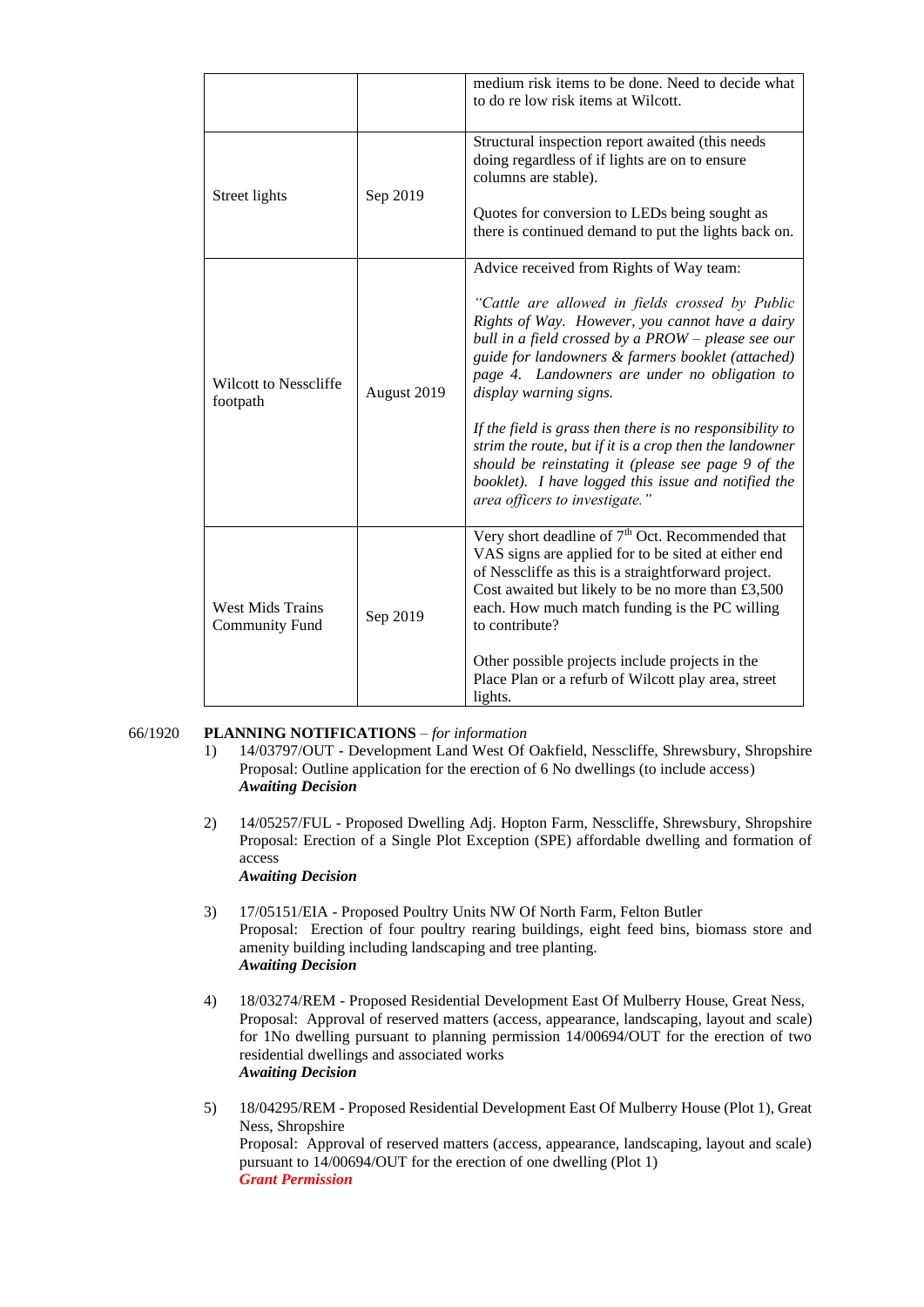- 6) 19/01463/REM Plot Adj. To No 4 Felton Butler Cottages, Felton Butler Proposal: Reserved Matters application pursuant 14/01327/OUT for the erection of a detached dwelling and garage to include access *Pending Consideration*
- 7) 19/01781/VAR Land Opposite The Crescent, Nesscliffe, Shrewsbury, SY4 1DR Proposal: Variation of Condition No. 2 attached to planning permission 18/04941/FUL dated 26 October 2018 -Substitute Plot 20 with a different house type *Pending Consideration*
- 8) 19/01822/VAR Land Opposite The Crescent, Nesscliffe, Shrewsbury, SY4 1DR Proposal: Variation of condition No2 (plans) attached to application ref: 18/04941/FUL dated 26/10/2018 to allow for an additional adoptable road on site *Awaiting Decision*
- 9) 18/00130/EIA Land North East Of Kinton Shrewsbury Shropshire Proposal: Erection of four poultry rearing buildings, nine feed bins, an agricultural workers dwelling, landscaping scheme and all associated works *Awaiting Decision*
- 10) 19/02816/REM Proposed Residential Development Land To The South Of Little Ness Proposal: Reserved Matters pursuant to outline permission 16/05637/OUT dated 21st February 2017 for the erection of 3no dwellings to include access, appearance, landscape, layout and scale *Awaiting Decision*
- 11) 19/02903/REM Proposed Dwelling West Of Yew Tree Cottage, Valeswood, Little Ness Proposal: Approval of reserved matters (access, appearance, landscaping, layout and scale) pursuant of 15/00460/OUT for the erection of one dwelling, detached garage and all associated works *Awaiting Decision*
- 12) ouses, Ridgewood Road, Nesscliffe, Proposal: Erection of 10no houses on Phase 3 - plots 19/03403/FUL - Phase Three Shrewsbury H nos. 34 - 43 (modification previously approved 17/01576/REM) *Awaiting Decision*

## 67/1920 **PLANNING APPLICATIONS**– *To agree comments*

- 1) Shrewsbury Homes development at Nesscliffe to receive update following site meeting with developer and to consider potential changes to the proposed plans, including potential change to Phase 2 house types and numbers, details of traffic calming Comments: It was noted that the developer is looking to substitute 4 detached house types for 8 smaller semi-detached dwellings and a shared ownership property. It was noted that this was above the number permitted but the demand locally seems to be for smaller dwellings. The extra dwellings would lead to further traffic and residents needing facilities and it was therefore **RESOLVED** to support the changes on the condition that the following mitigating measures are provided:
	- Transfer of community area of land to parish council, with a lump sum of £20,000 to lay out the site.
	- Variation of planning condition for the community land so it does not have to be developed immediately and to vary the use to an open-ended community use, until the parish has had chance to determine the preferred use following survey/further research
	- Request traffic calming at crossings (flashing signs warning of school children crossing)
	- New bus shelter to be provided
	- Need for a barrier/hedge at the Oswestry end of the development along the old A5 to stop people crossing at points other than the designated crossing points.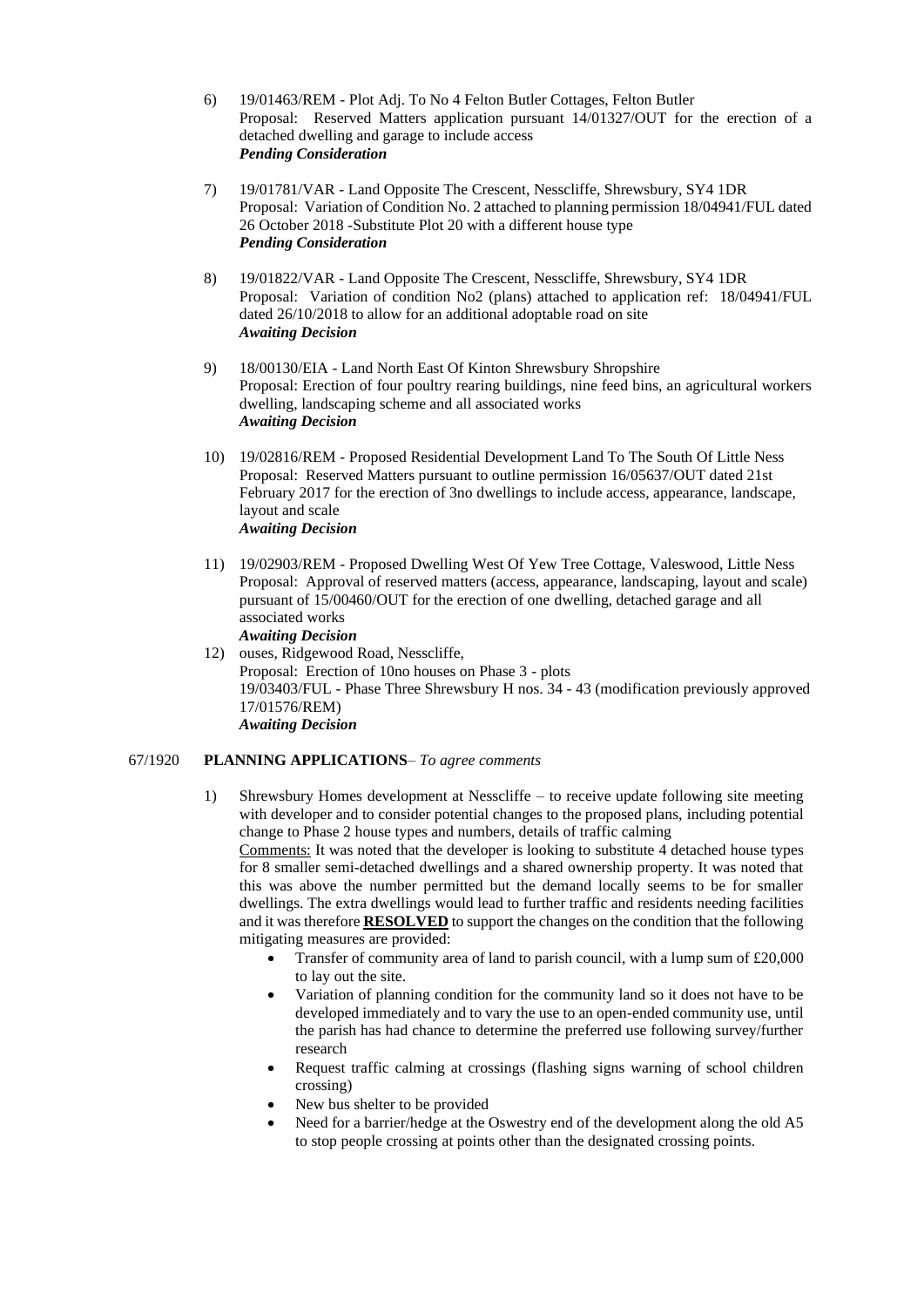### 68/1920 **PARISH MATTERS**

- *a) Highways maintenance* see clerk's report.
- *b) Great Ness cemetery –* no further update yet.
- *c) Re-siting of defibrillator at army camp – quotes received* estimate cost of £1,300. Camp do have a defib anyone can borrow 24/7. Following the kid offer of a resident it was agreed to look into re-siting the defibrillator at 21 Kingsway.
- *d) Wilcott to Nesscliffe footpath* see clerk's report
- *e) Housing Needs Survey* provisionally to be done Spring 2020 by Shropshire Council
- *f) Newsletter* it was **RESOLVED** to produce a newsletter three times a year, timing and format to be agreed.
- *g) Parish street lights – survey and requests to review whether lights are in use* it was **RESOLVED** to re-connect the lights on a temporary basis initially whilst a survey of residents is carried out on this matter.
- *h*) *Footpath, Darby Close, Wilcott Lane* clerk to follow up on this.
- *i) Wilcott Lane speed limit –* Kevin Aitken SC Highways informed of the request
- *j) Wilcott Lane – unstable wall* SC Highways have been asked to inspect.
- *k) CIL Traffic Calming Scheme update* SC is re-evaluating the EOIs.
- *l) West Midlands Railway Community Fund – to agree any projects for submission for funding*
	- VAS signs £2,000 match funding.
	- Play equipment at Wilcott- £30,000 (£5,000 match funding)
- *m) Reports of other parish matters*
	- School Hopton Lane & triangle by noticeboard. Cars parked there. Railings or bollards & on Hopton Lane just before start of The Crescent on left electric pylon. A car had hit it recently. School to report it to education (Steve Compton) then copy me in and parish council to support school. Ask for plastic policeman for school.
	- Play area repairs moles to be treated.
	- BMX track Jim to fill with earth. Modify the wording on signage.

### 69/1920 **FINANCIAL MATTERS**

- *a) External auditor report –* report received with one minor comment (asset figure for 2017/18 had been copied incorrectly). The 2018/19 audit is now concluded and notices have bene posted.
- *b) Payments including payments made between meetings*

#### **Main parish council account:**

| Ref                   | Payee       | <b>Item</b>         | <b>Method</b> | <b>Net</b> | <b>VAT</b> | <b>Gross</b> |
|-----------------------|-------------|---------------------|---------------|------------|------------|--------------|
| P32-1920              | <b>SCPF</b> | Pension Aug         | <sub>SO</sub> | £91.06     | £0.00      | £91.06       |
| P <sub>3</sub> 3-1920 | Scottish    | Electricity         | <b>DD</b>     | £31.27     | £1.56      | £32.83       |
|                       | Power       |                     |               |            |            |              |
| P34-1920              | R Turner    | Salary Sep          | <sub>SO</sub> | £422.24    | £0.00      | £422.24      |
| P35-1920              | R Turner    | <b>Expenses</b> Sep | <b>BACS</b>   | £17.33     | £0.00      | £17.33       |
| P <sub>36</sub> -1920 | <b>PKF</b>  | Audit               | <b>BACS</b>   | £200.00    | £40.00     | £240.00      |
|                       | Littlejohn  |                     |               |            |            |              |
| P37-1920              | <b>HMRC</b> | PAYE Q <sub>2</sub> | <b>BACS</b>   | £316.80    | £0.00      | £316.80      |

#### *c) Income received*

**Main parish council account:**

| Ref                  | <b>Payee</b>     | Item              |         | Amount |
|----------------------|------------------|-------------------|---------|--------|
| R5-1920              | Cressage PC      | Cloud             | service | £31.46 |
|                      |                  | donation          |         |        |
| R <sub>6</sub> -1920 | Ford PC          | Cloud             | service | £41.94 |
|                      |                  | software donation |         |        |
| R7-1920              | Great Hanwood PC | Cloud             | service | £31.46 |
|                      |                  | donation          |         |        |

#### 70/1920 **CORRESPONDENCE –** *To consider*

*a) SALC Info Bulletins*